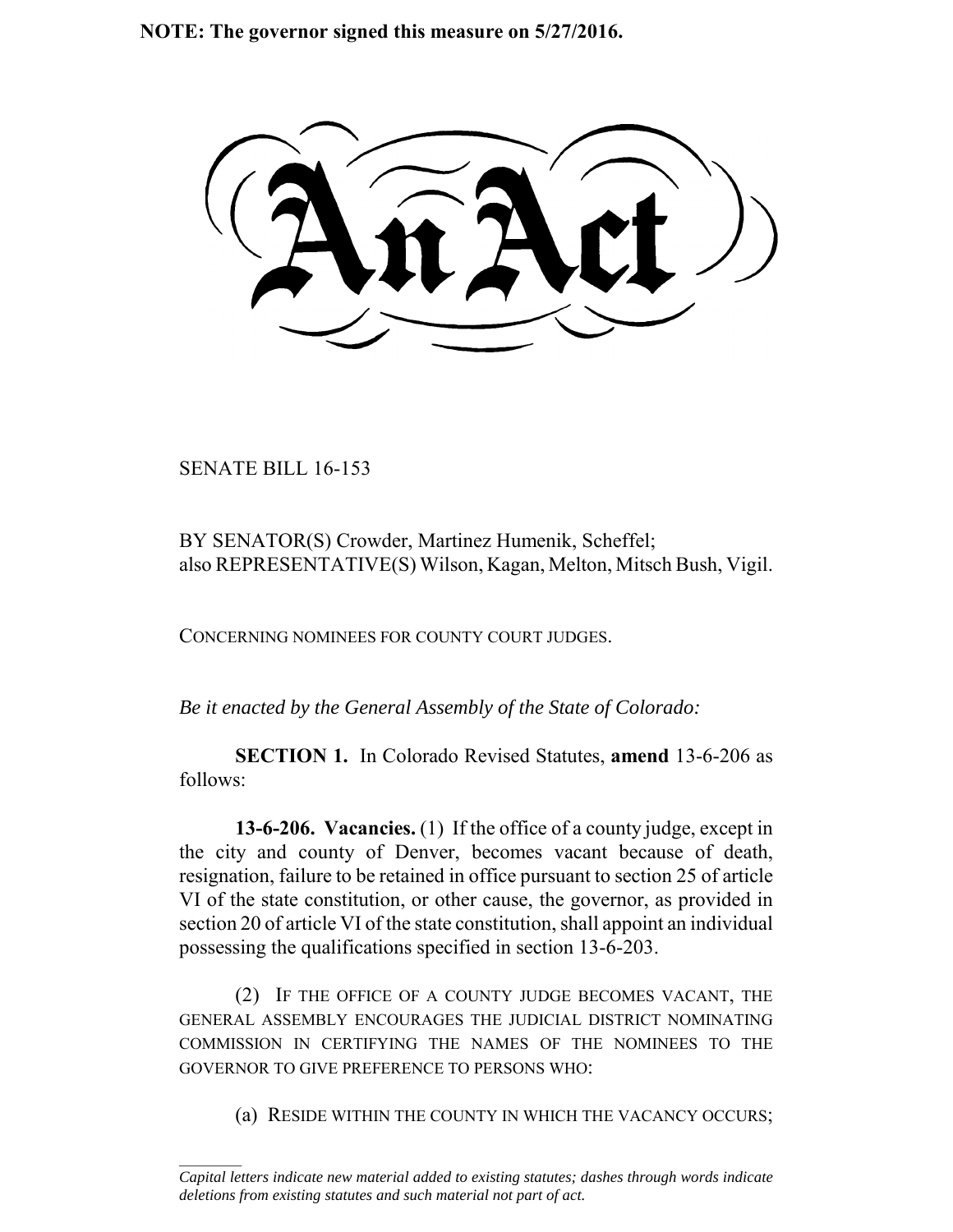## (b) HAVE BEEN ADMITTED TO PRACTICE LAW IN THE STATE.

**SECTION 2. Act subject to petition - effective date.** This act takes effect at 12:01 a.m. on the day following the expiration of the ninety-day period after final adjournment of the general assembly (August 10, 2016, if adjournment sine die is on May 11, 2016); except that, if a referendum petition is filed pursuant to section 1 (3) of article V of the state constitution against this act or an item, section, or part of this act within such period, then the act, item, section, or part will not take effect unless

AND